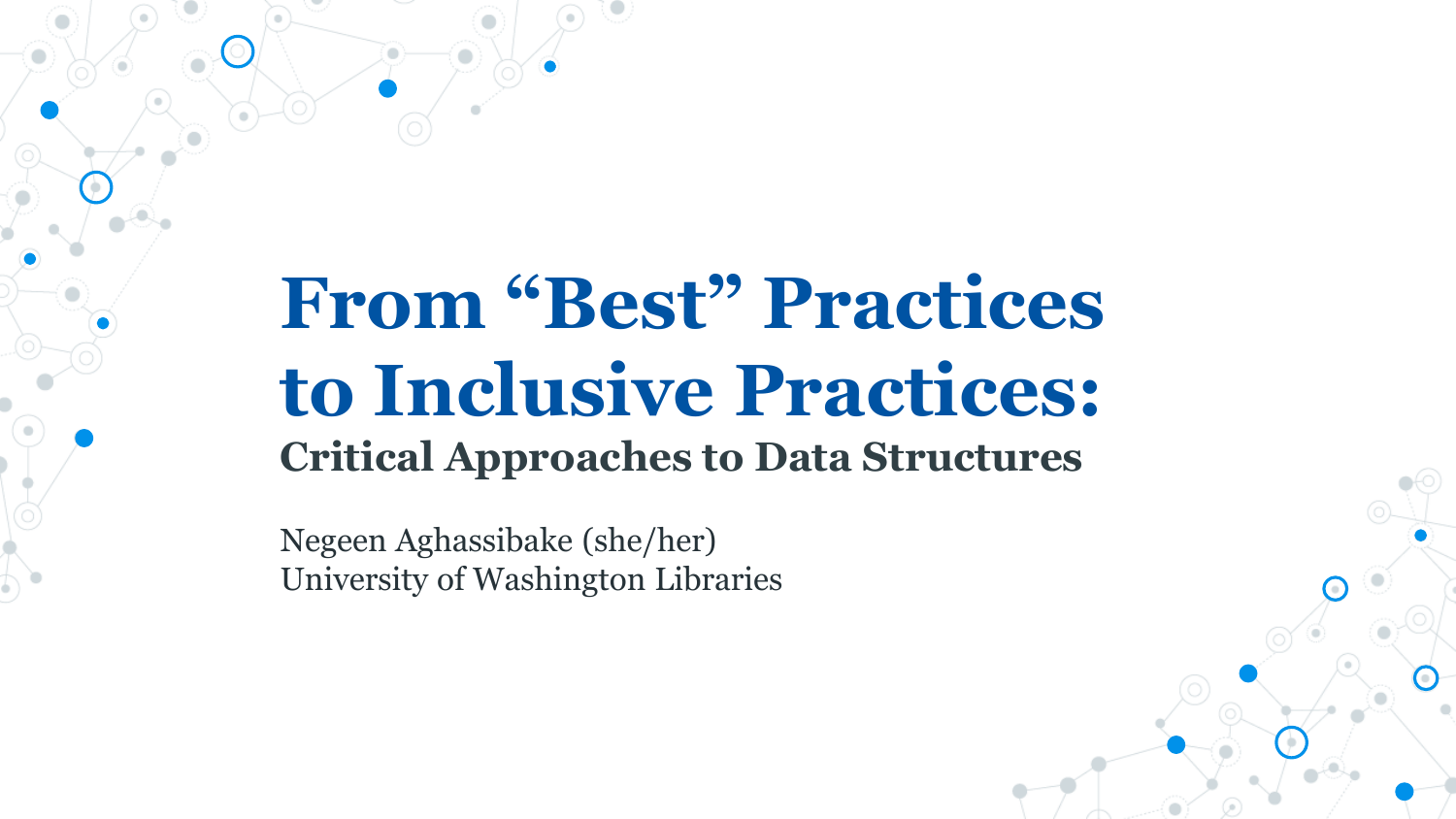## **Abigail Echo-Hawk**

*"One of the ways that there is a continuing genocide against American Indians/Alaska Natives is through data. When we are invisible in the data, we no longer exist. When I see an asterisk that says "not statistically significant," or they lump us together with Pacific Islanders and Asian Americans – you can't lump racial groups together. That is bad data practice."*

[Crosscut conversation with Manola Secaira,](https://crosscut.com/2019/05/abigail-echo-hawk-art-and-science-decolonizing-data) May 31, 2019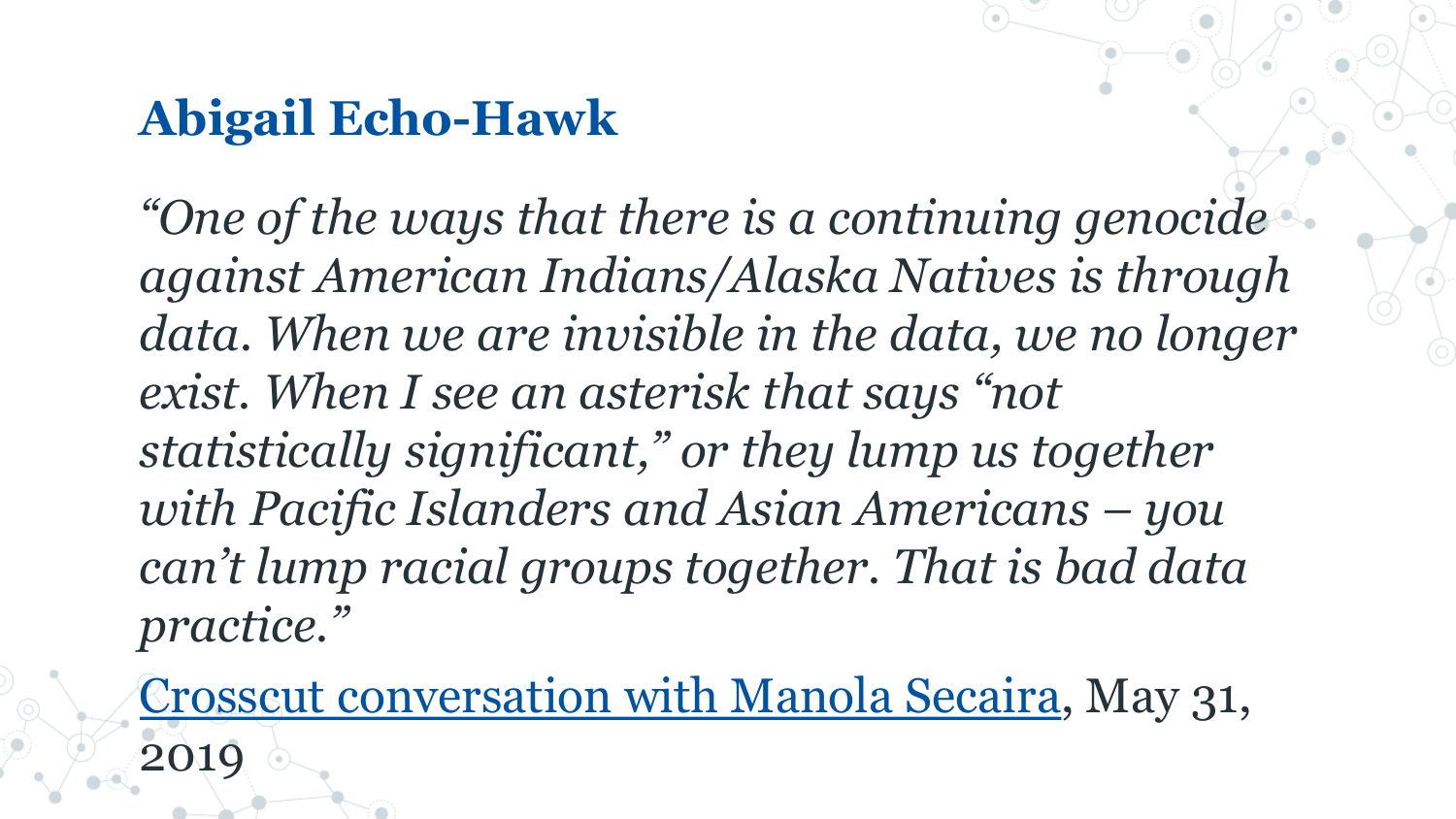#### **Purpose**

- What do we do with data in research, in libraries, in other organizations?
- How do we structure, collect, clean, analyze, use data?
- What is the impact of decisions we make while doing data work?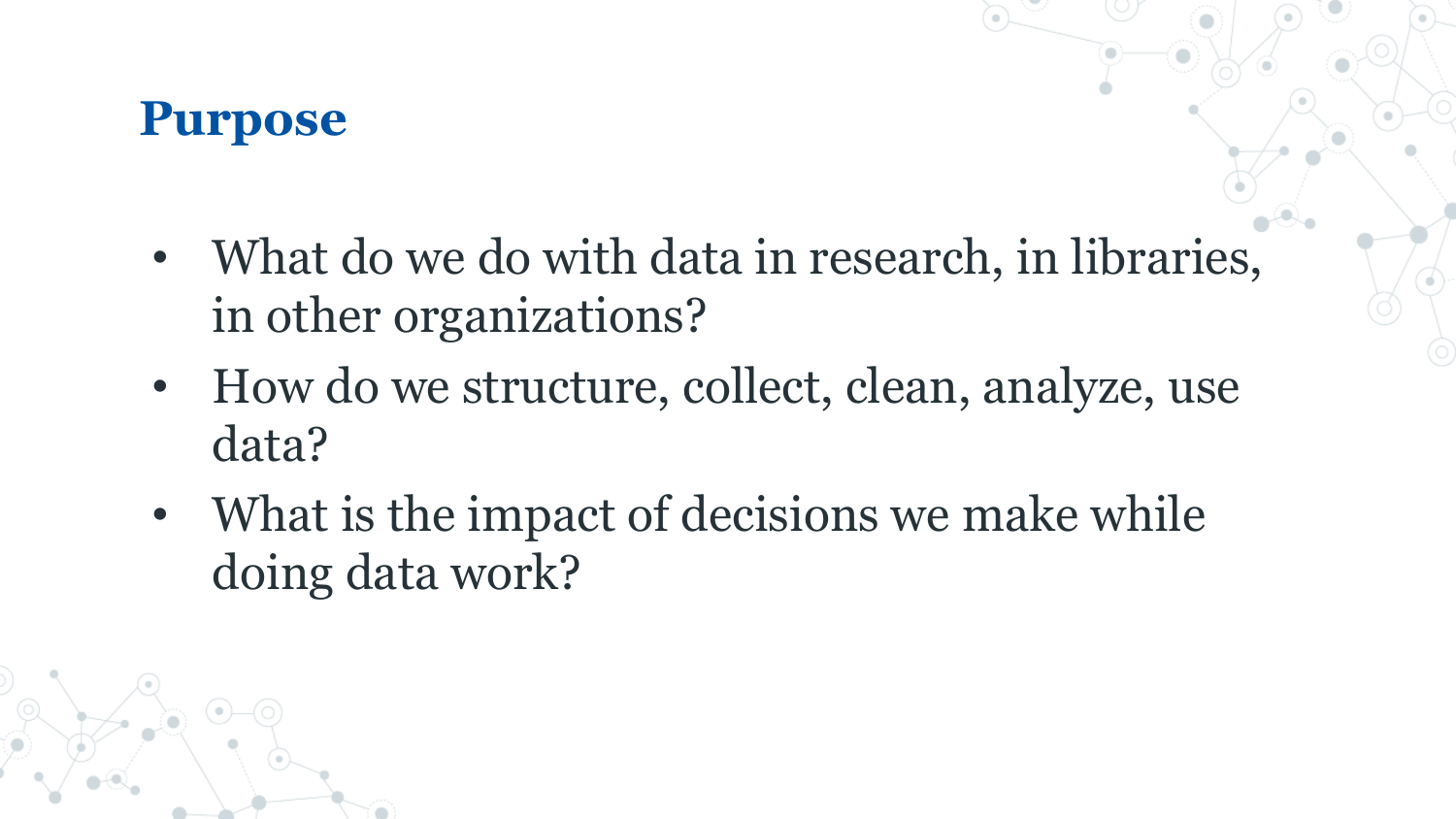## **Critical Data Studies**

- Interrogates data practices, grew from concerns with big data
- Data are not neutral and have biases

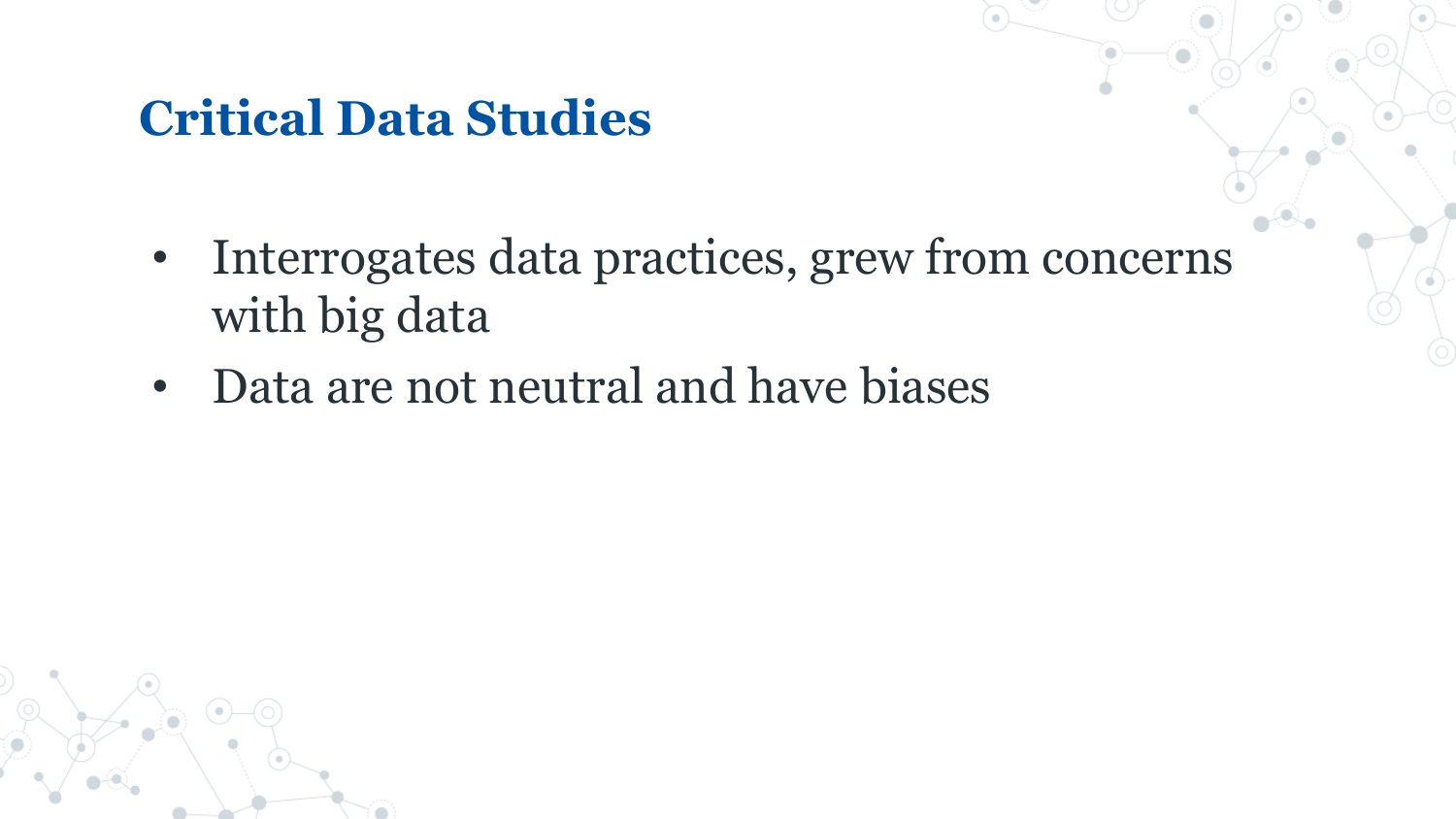#### **"Data Body" (Our Data Bodies)**

*"[d]iscrete parts of our whole selves that are collected, stored in databases, the cloud, and other spaces of digitally networked flows, and used to make decisions or determinations about us."*

Our Data Bodies, *Digital Defense Playbook*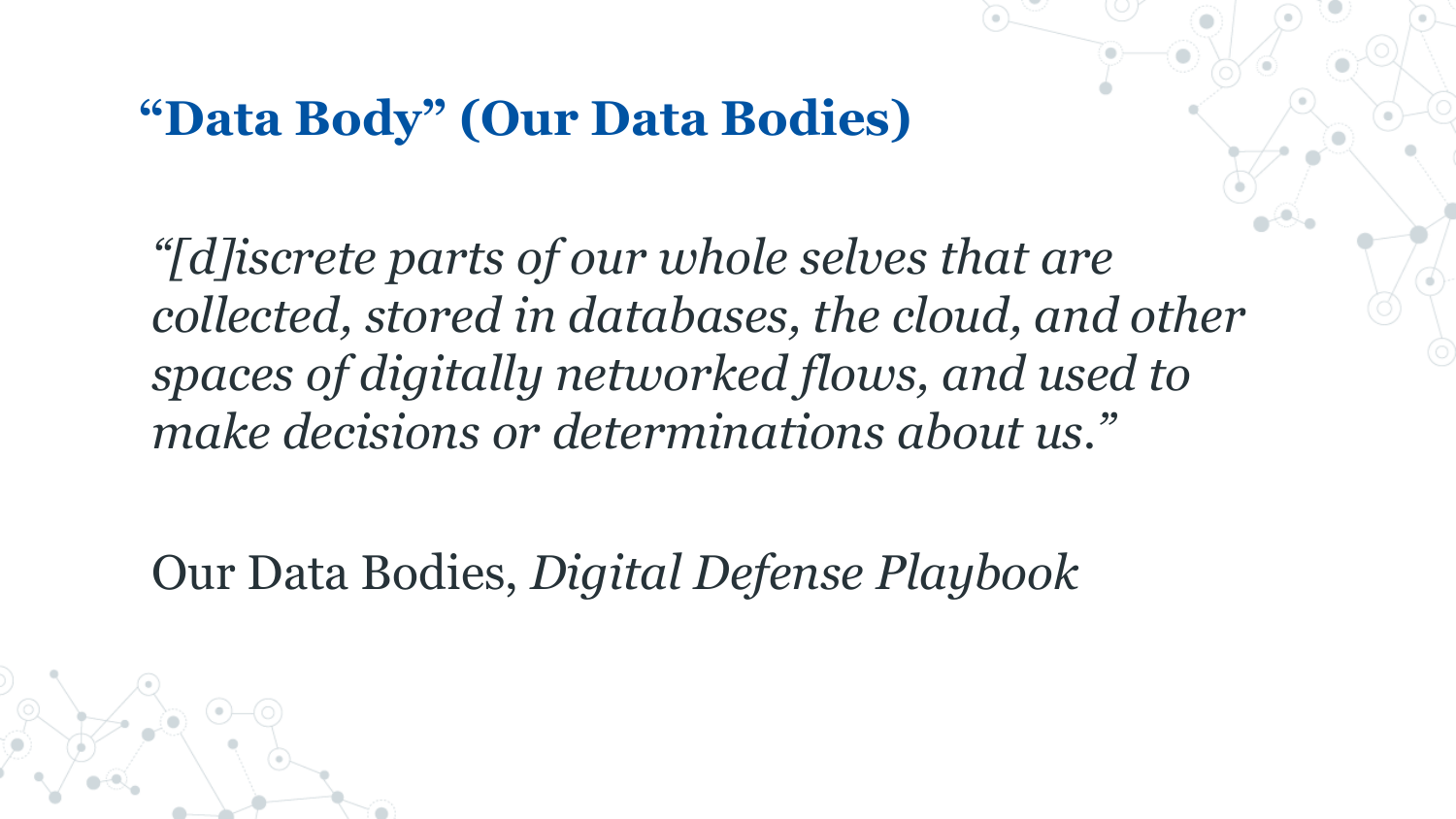## **Mona Chalabi, "Choices"**

[Instagram post](https://www.instagram.com/p/CGSUEFSF2q8/)



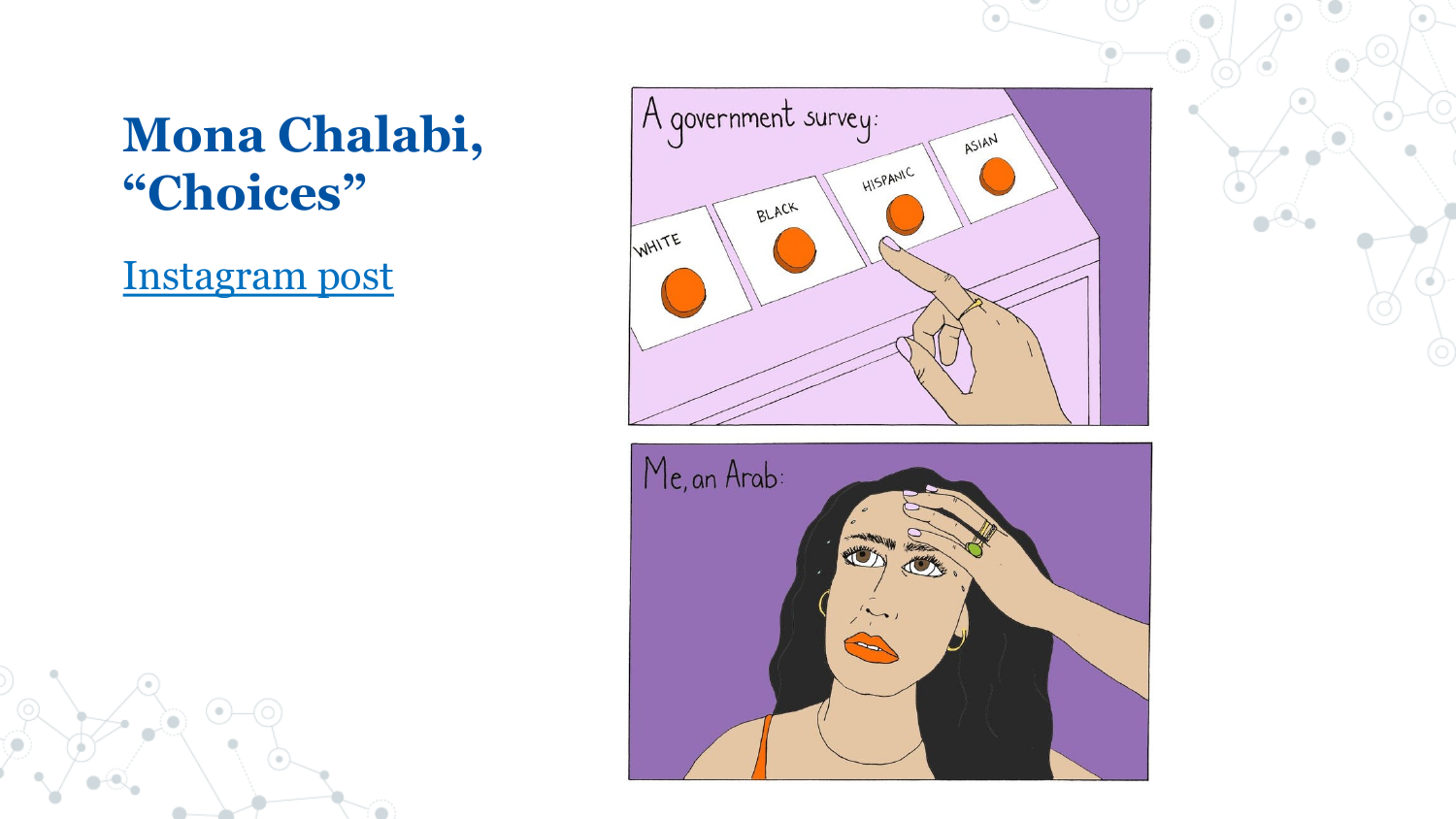#### **Mona Chalabi, "Choices" description**

*"There is a long history of excluding categories like 'Arab' or 'Middle Eastern and North African' from government surveys…helping to artificially increase those numbers for political gain."* 

Mona Chalabi, "Choices," [Instagram post](https://www.instagram.com/p/CGSUEFSF2q8/)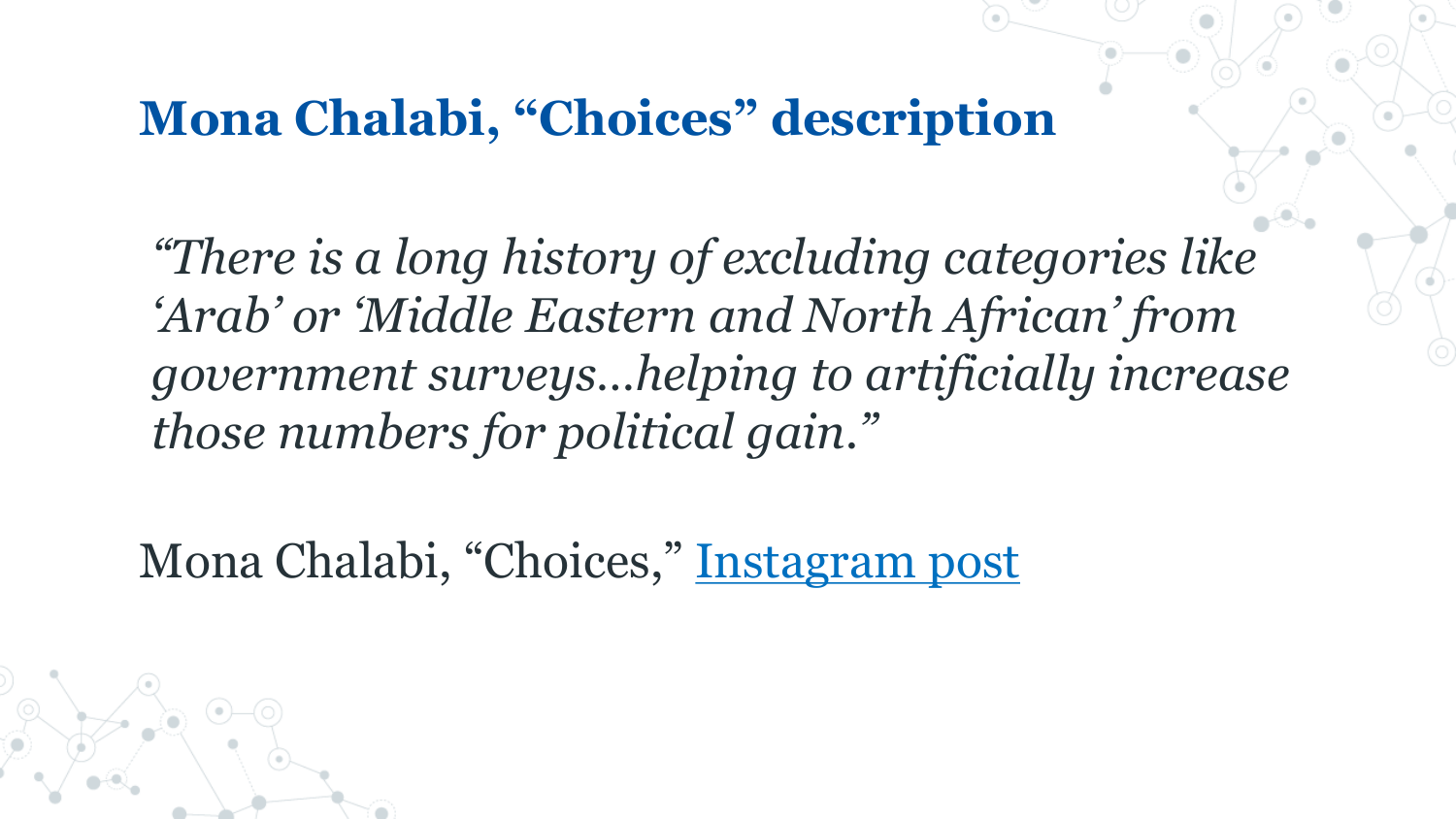## **Non-binary gender and data**

- Binaries and hierarchies can lead to erasure of nonbinary identities in data
- *"…we have an ethical and empirical imperative to tackle this complexity."*
	- [D'Ignazio, Catherine, "A Primer on Non-Binary Gender](https://civic.mit.edu/2016/06/03/a-primer-on-non-binary-gender-and-big-data/)  and Big Data," MIT Center for Civic Media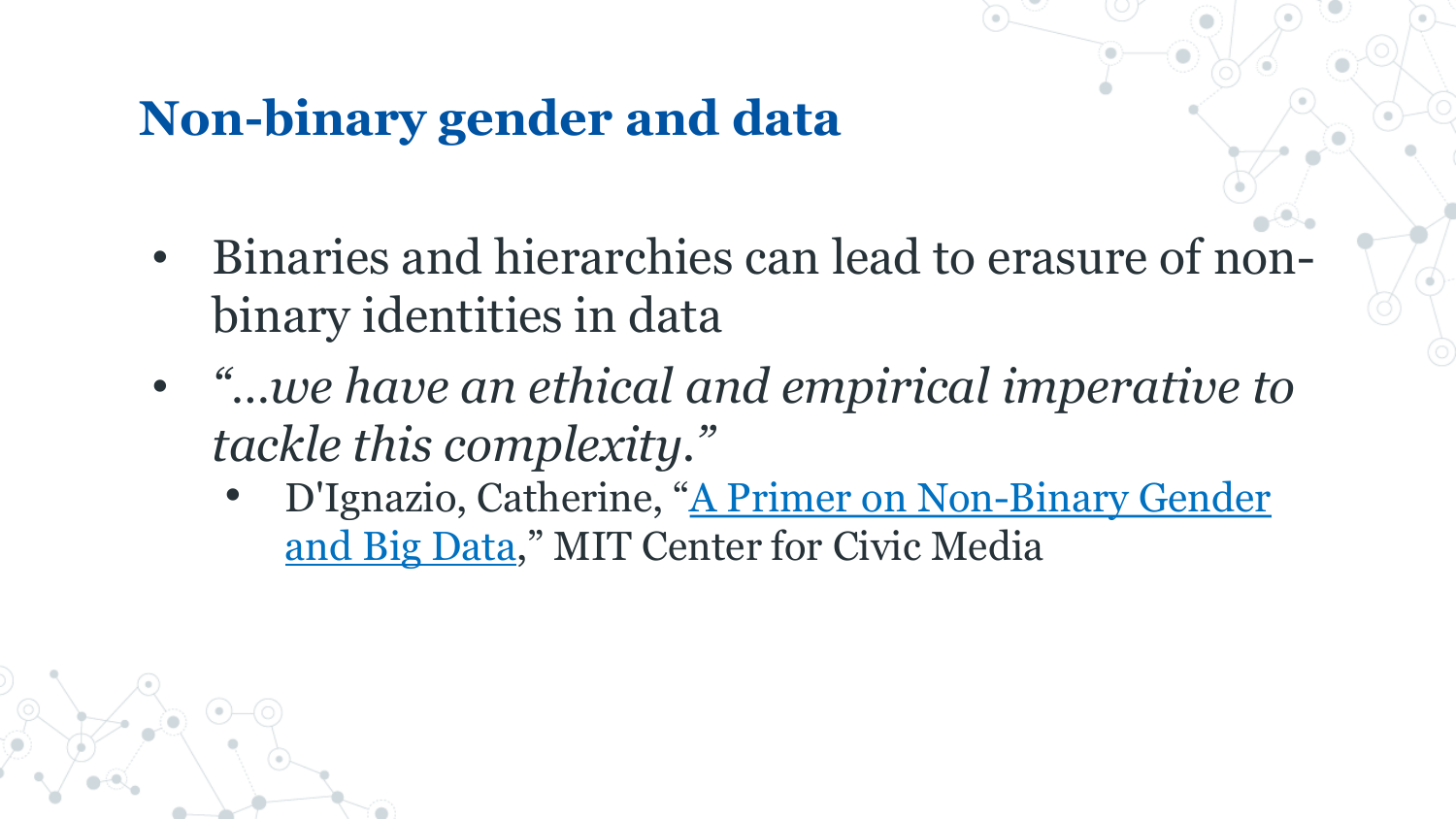#### **"Measurement counts"**

*"We need feminist data avengers. Measurement counts. What gets counted, counts. When it's not counted it's absent and invisible."*

[Joni Seager in an interview with Catherine D'Ignazio, "Missing](https://civic.mit.edu/2016/03/22/missing-women-blank-maps-and-data-voids-what-gets-counted-counts/) Women, Blank Maps, and Data Voids: What Gets Counted Counts," MIT Center for Civic Media, March 22, 2016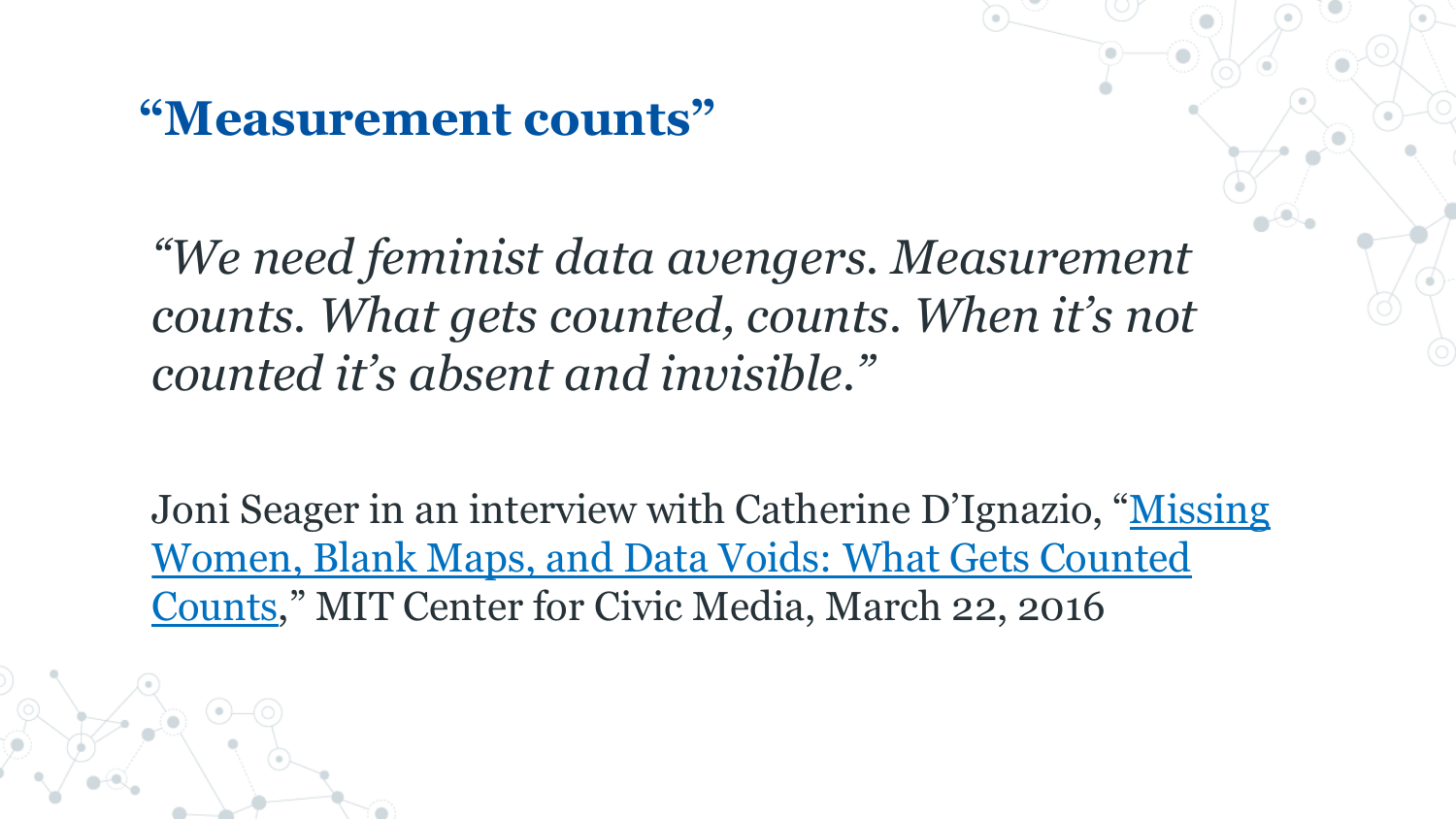## **Navigating and using data**

- Share the messiness of the data
	- Where/how is it messy?
	- How could trying to "clean" this messiness impact the interpretation and analysis of this data?
- Share complexity of data processes and structures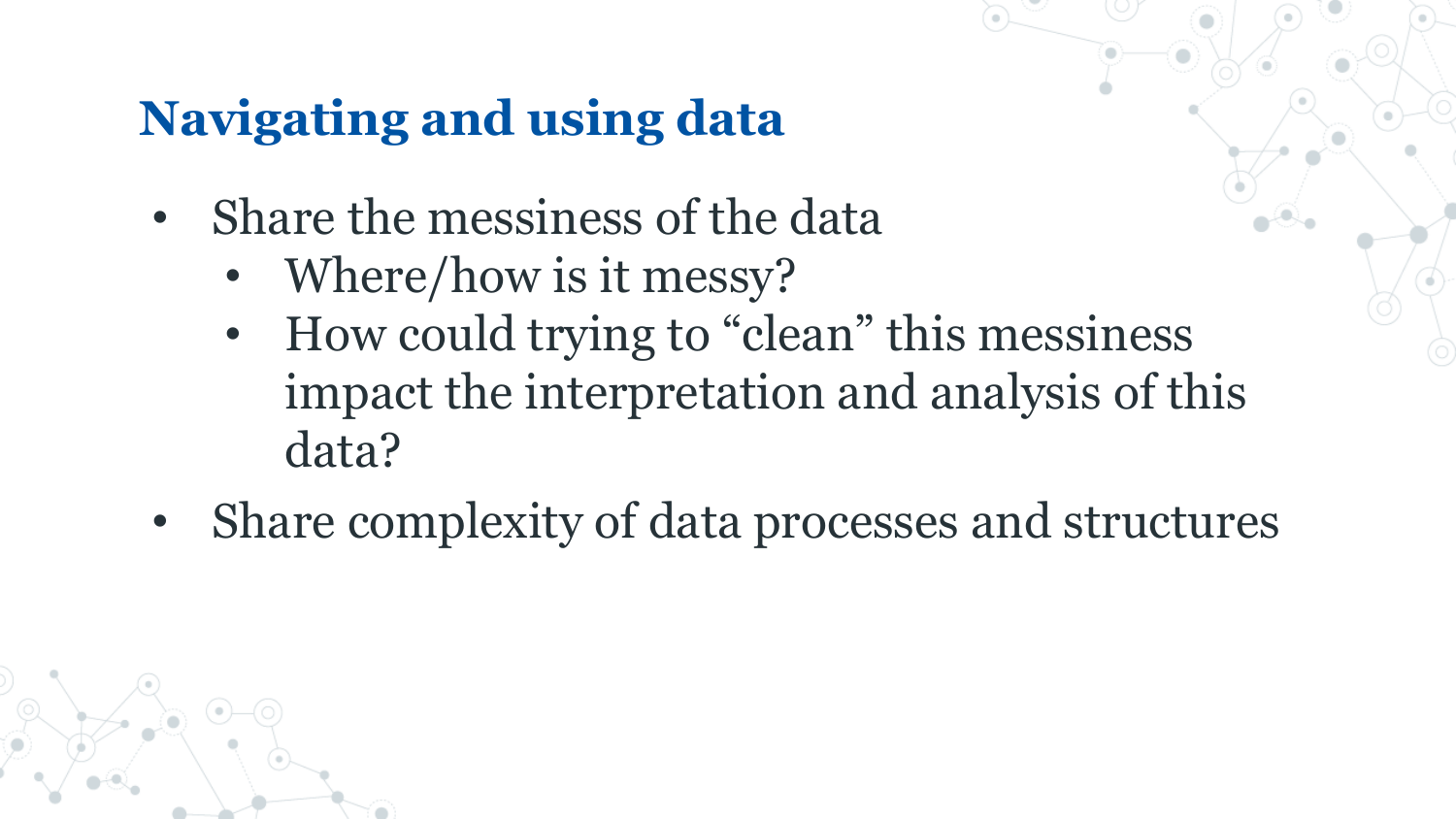## **Solutions? + Limitations**

- Use other practices, such as Indigenous and participatory methods, that create a substantive relationship in research and participant ownership of information
- Focus on local contexts
- Other fields to explore, such as critical algorithm studies